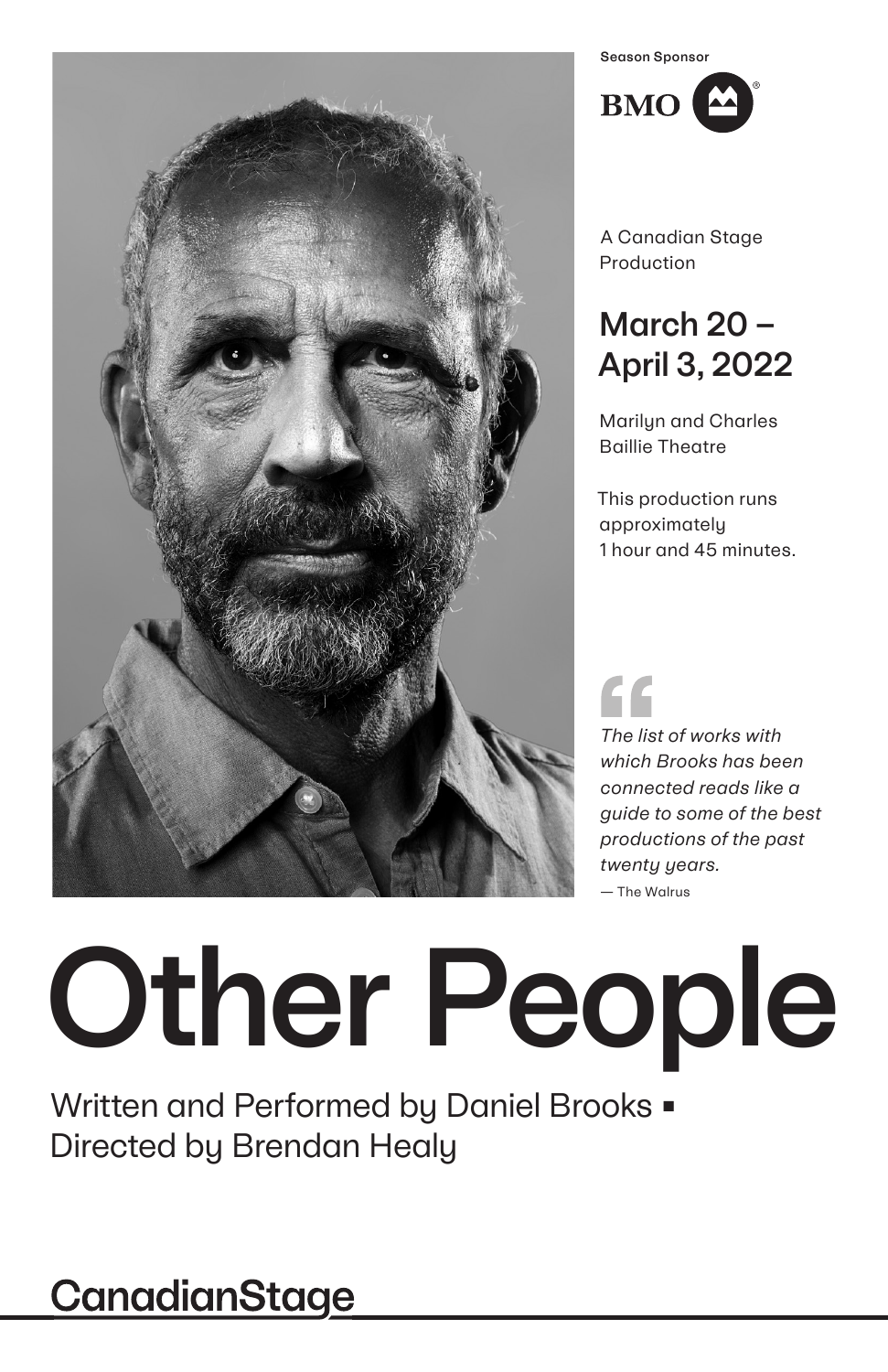## A Little Bit of Math

I speak to Daniel Brooks on the phone every morning. On the morning I sat down to write this program note I asked him, "I'm writing 500 words for the program today, what should I say?" He said, "Oh dear … Well um … You know … Nothing about mediation that's for sure. What's not going to get in the way? I want people to be able to watch for themselves obviously. I wonder if there's something you can write that's off topic."

I have a framed poster in my bathroom. It's from *The Lorca Play* one of the early plays that Brooks and I made together (along with Valerie Buhagiar, Caroline Gillis, Paulette Phillips, Ali Riley, Nadia Ross, Maria Vacratsis and Tracy Wright). It's a very simple poster, a deep deep blue, almost black, in the upper left hand corner is a cobalt blue moon, below are the names on one side and on the other side the dates "October 15–November 1, 1992". Often I will find myself staring into the blue of the poster, lost in it. (We took so long to choose that blue–I remember so clearly the time spent, the effort was real, the consideration was focused, it mattered so much.) Sometimes my attention will drift down to the names and I'll dance with them awhile, but recently I landed on the dates in a way I hadn't before. I've been thinking a lot about time recently. I'm turning 60 this year and I've been considering time and its relativity, (i.e.: to stand in today and remember the 80's is to stand in the 80's and remember the 40's). And on this day in the bathroom I realized that in 1992 I was thirty years old, and it's now been exactly thirty years since the play and I have lived my whole live since birth to *The Lorca Play* again since *The Lorca Play*, and to live my life again from now in that same space of time would have me turning 90– the oldest person in the room perhaps. This thinking can make everything so tiny. Claustrophobic. Unnerving.

Back on the phone, after asking Brooks what I should be writing here, and then talking about his daughter's (my goddaughter's) partner's birthday today, and our shared response to a popular limited series, and his awe at Cicely Tyson's performance in the recently watched *The Autobiography of Miss Jane Pittman*, I told him *The Lorca Play* poster story and my realization of time and age and the airlessness of impermanence. And he said, "It's nothing really, just a little bit of math, it's not life, just math." I said, "Yes, that's true. That feels better. Just math. I think that's what I'll write in the program. It's a good thing I called just now." He laughed and said, "It's a good thing I answered."

We continue to speak daily.

— Daniel MacIvor

## **Cast**

Performer Daniel Brooks



Playwright Daniel Brooks

Director Brendan Healy

Dramaturge Daniel MacIvor

Stage Manager Arwen MacDonell

Set Designer Kimberly Purtell

Lighting Designer Kimberly Purtell

Sound Designer Thomas Ryder Payne

Movement Coach Adam Lazarus

## Crew

Head Technician (Baillie Theatre) Josh Vlodarchyk

Head Technician (Upstairs Theatre) Jon Cunningham

## **Notes**

Developed with the generous support of Why Not Theatre.

Generously supported by the Producer's Club at Canadian Stage.

*Other People* is produced with the support of the City of Toronto through Toronto Arts Council.

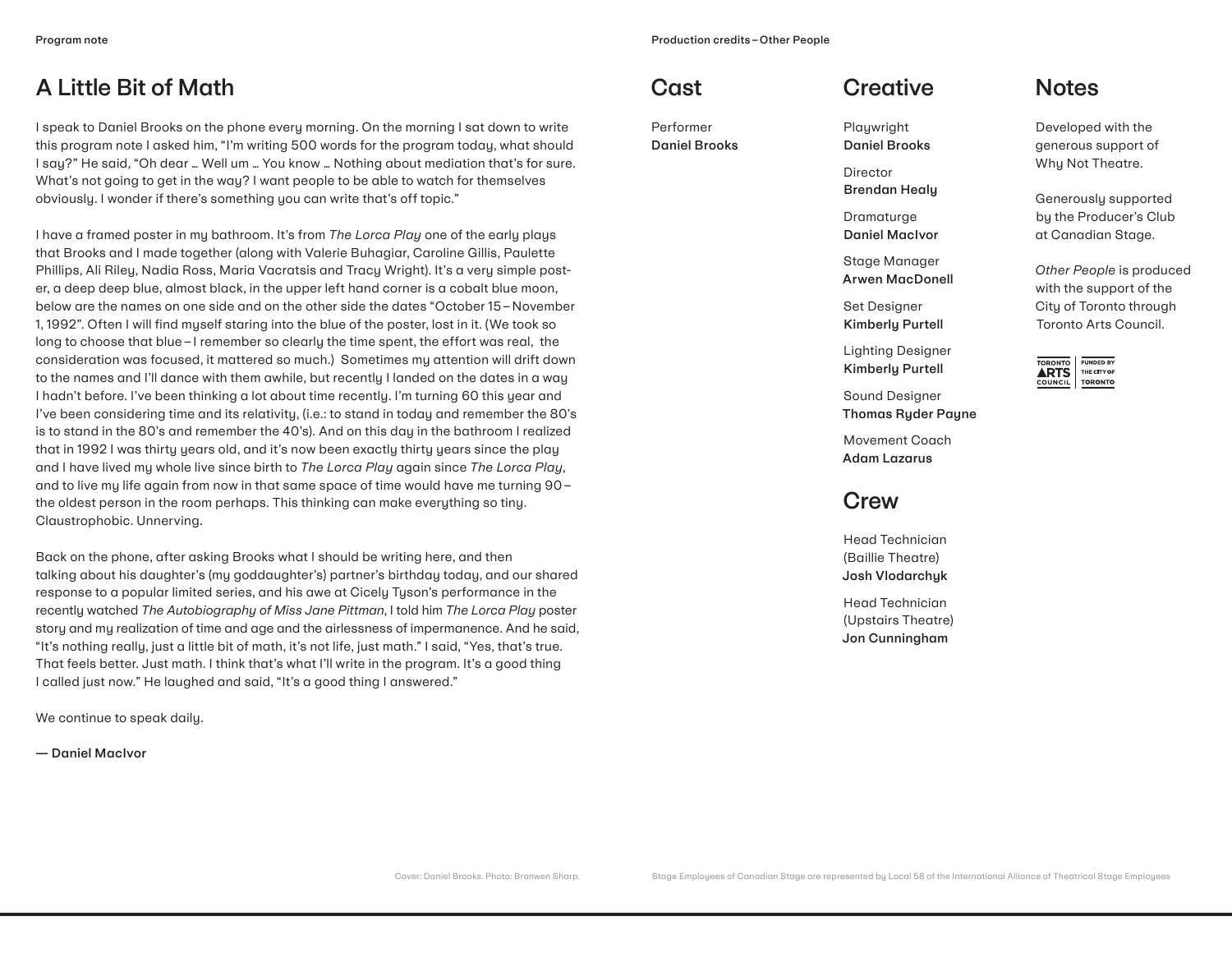#### Cast and Creative biographies Other People

## Daniel Brooks — Playwright & Performer Daniel Brooks has collaborated with a wide range of artists, as a writer, director and performer. His many works include a series of monologues created with Daniel MacIvor, direction of work by John Mighton, Beckett, Sophocles, Ibsen, Chekhov and Goethe, and the musical *The Drowsy*

*Chaperone*. Other original work includes *The Full Light of Day, The Noam Chomsky Lectures, Insomnia, The Eco Show, The Good Life, Bigger Than Jesus, Pokey Jones, Divisadero* and a series of plays created with Don McKellar and Tracy Wright (*The Augusta Company*). He was Artistic Director of Necessary Angel from 2003-2012. His many awards include the Siminovitch Prize. His work has toured across Canada and around the world. He also teaches, and has had a significant impact on theatre artists across Canada.



Brendan Healy — Director

Brendan is the Artistic Director at Canadian Stage. As a director, his work has been presented across the country. His productions have garnered multiple Dora Mavor Moore Awards and he is a recipient of the Ken McDougall and the Pauline McGibbon awards for directing. Notable productions

include Sarah Kane's *Blasted*, Martin Crimp's *Fewer Emergencies*, Jean Genet's *The Maids*, and Daniel MacIvor's *Arigato,Tokyo*. Brendan is a graduate of the National Theatre School of Canada, where he is a regular instructor, and holds a Masters in International Arts Management. Prior to coming to Canadian Stage, Brendan was the Artistic Director of Buddies in Bad Times Theatre.



## Adam Lazarus — Movement Coach

Adam Lazarus is an award-winning theatre creator, whose work has been showcased around the world. He is known for dynamic and implicating performances, including the international thought-disrupter *Daughter; the radical race oration The Art of Building a Bunker* (co-written with Guillermo

Verdecchia), and the vicious bouffon love play *Wonderland*. Adam is an international instructor of performance who brings a dark and comic sensibility to his work and collaborations. He has acted as a creation director for countless actors, musicians, speakers, comedians, dancers and performance artists. Adam lives in Toronto, Canada, with his wife Sarah and their two children, Josephine and Oliver.



## Arwen MacDonell — Stage Manager

Favourite credits include: *A Streetcar Named Desire, The Royale, Cage, Father Comes Home From the Wars (Parts I, II, III), Eurydice, Angels in America Parts I & II, Parfumerie, A Christmas Carol, The Glass Menagerie, Salt-Water Moon* (Soulpepper); over 35 productions with Opera Atelier

including: *Medee, Persee, Armide* (Opera Atelier/Royal Opera House, Versailles); *I Claudia*  (Crow's Theatre/Edinburgh Fringe); *Proud* (Proud Productions); *The Africa Trilogy*  (Volcano/Luminato); *The Dishwashers, Rune Arlidge, The Domino Heart, Side Man, The Good Life, Midnight Sun* (Tarragon Theatre); *Vida! The Drowsy Chaperone, Disgraced* (Mirvish Productions). Arwen is a proud honours graduate of the Baking and Pastry Arts program at George Brown College.



Daniel MacIvor — Dramaturge Daniel is a performer, playwright and filmmaker who divides his time between Toronto and Nova Scotia. He has been the recipient of a Governor

General's Literary Award, the Siminovitch Prize for Theatre, an Obie Award and a GLAAD Award. His most fruitful partnership has been with director/

dramaturge Daniel Brooks with whom he has made seven solo performances including *House, Here Lies Henry, Monster* and most recently *Let's Run Away* which will be published this spring by Playwrights Press. His collaboration and friendship with Brooks is central to MacIvor's upcoming feature length documentary *The Work*. With Marcie Januska Daniel runs Toronto-based reWork Productions developing new theatre and film



## Thomas Ryder Payne — Sound Designer

Thomas Ryder Payne is a composer and sound designer for theatre, dance and film. Selected past theatre work includes designs for Stratford, Shaw, Mirvish, Soulpepper, Canadian Stage, Tarragon, Factory, TPM, YPT, Crows, Modern Times, Aluna, BIBT, Nightwood, Toronto Dance Theatre, NAC,

Theatre Calgary, GCTC, RMTC and many others. Thomas has received 4 Dora awards and 25 nominations.



#### Kimberly Purtell — Set and Lighting Designer

Kimberly is a multiple Dora Award winning designer. Her designs have been presented throughout Canada, the United States, the United Kingdom, Prague, China, Hong Kong, Taiwan and Mongolia. Primarily a lighting designer, her Canadian Stage credits include: *Sweat, Declarations, Concord Floral,* 

*Race, Rock 'n Roll and It's A Wonderful Life*. Other recent credits include: *UnDisrupted* (National Arts Centre Orchestra); *Home For The Holidays* (Grand Theatre); *A Streetcar Named Desire* (Soulpepper); *Cyrano* (Shaw Festival); *Barber of Seville* (Vancouver Opera); *Mother's Daughter, Private Lives, The Front Page* (Stratford Festival); and *The Events*  (Necessary Angel). Kimberly is looking forward to sharing the theatre with live audiences once again!

This sacred land has held story for thousands of years: stories that live in the fabric of who we are as a nation. Canadian Stage would like to acknowledge and thank the original caretakers and knowledge keepers of this territory: The Anishinaabe Nations (including the Mississaugas of the Credit River), The Haudenosaunee Confederacy, Wendat and Metis Nations. We give thanks to the Nations recorded and unrecorded, acknowledged and unacknowledged, who also share the responsibility for this territory. We honour the Dish With One Spoon Treaty and our responsibility to peaceably share and care for the resources that surround us. We are honoured to be in this meeting place called Tkaronto that many First Nations, Inuit and Metis people from across Turtle Island call home.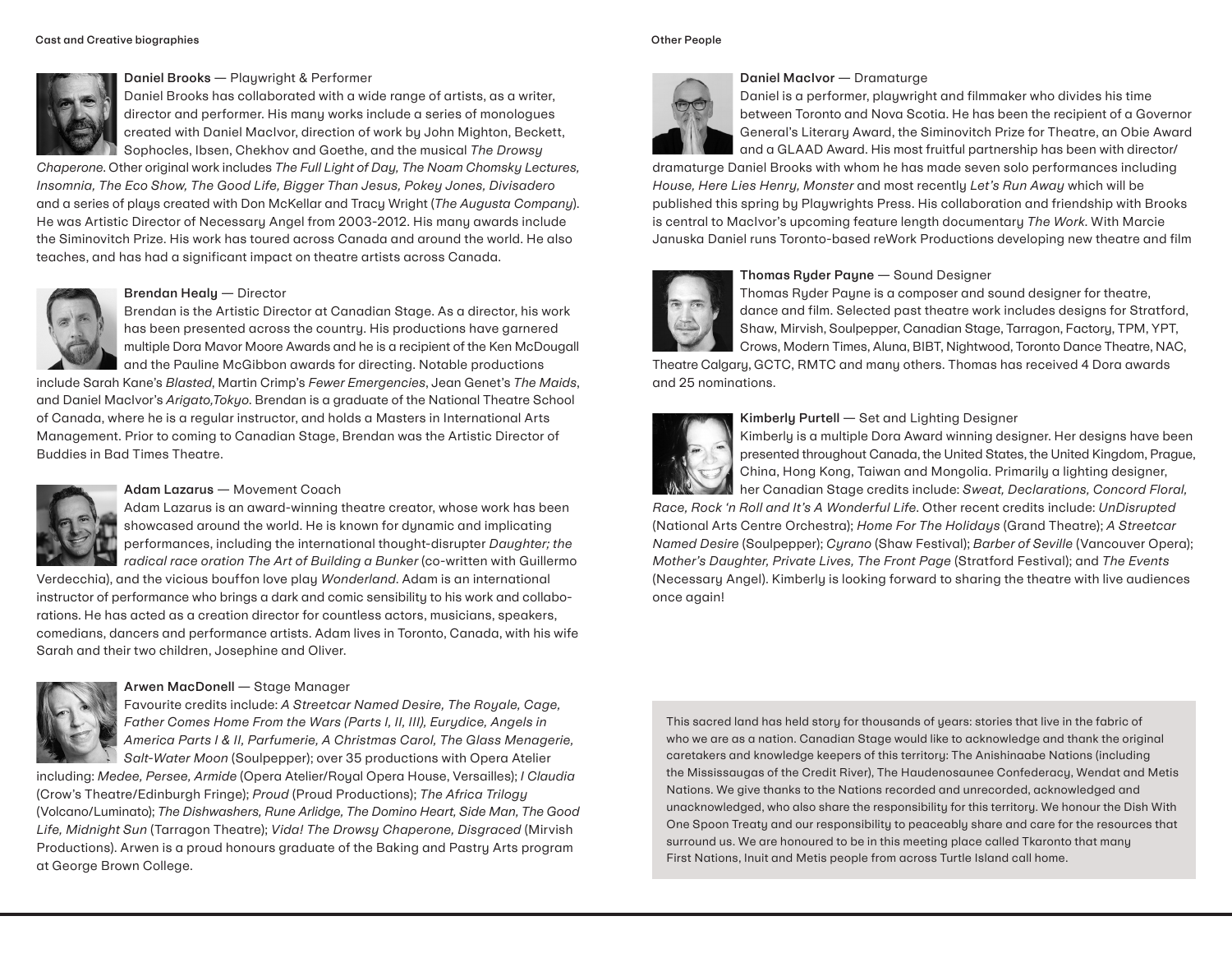## Canadian stage supporters

## Annual donors

We would like to thank the following individuals whose contributions to our annual fund help to sustain our ability to collaborate, innovate and create with cutting-edge artists from Canada and around the world.

## **Artistic** Director's Circle

#### Underwriters \$25,000+

Azrieli Foundation Alexandra Baillie Marilyn Baillie, C.M. & Charles Baillie, O.C. David W. Binet CIBC Council For Canadian American Relaions Susan Crocker & John Hunkin John & Nancy Embry Brendan Healy Henry White Kinnear Foundation The William & Nona Heaslip Foundation Horace W. Goldsmith Foundation Elaine Kierans & Shawn McReynolds Trina McQueen, O.C. Polar Foundation RBC Foundation The Sabourin Family Foundation The Shishler Family TD Bank Group

Producer's Club

## **Directors** \$10,000 - \$24,999 Mark & Gail Appel Canada Life Hugh Clark Steven Endicott Monica Esteves & Chris Bretz Huw R. Evans & Kathryn Bird Sheila Goldman Ken Hugessen & Jennifer Connolly Ron Lalonde & Jane Humphreys McLean Foundation Metcalf Foundation Maureen & Roger Parkinson Sandra & Jim Pitblado, C.M. Tim & Frances Price Sylvia Soyka Julie Sutherland Torys LLP Julie, Peter & James in Memory of John David Wood Anonymous (1)

## Innovator \$5,000 - \$9,999

Marion Armstrong Charitable Foundation Adam Burke CIBC Capital Markets

Joan & Clifford Hatch Foundation Linda Glover & Ian de Verteuil Kathy Inch & Steve Simpson Kingfisher Foundation Remembering Otto & Marie Pick Charitable Foundation Penny & Rob Richards Dori Tunstall Anonymous (1)

**Visionary** \$2,000 - \$4,999 Sara Angel & Dr. Michael Angel Rick Archbold & Rick Feldman Sylvia Bethlenfalvy Steven Braun & Aine O'Flynn Gary Bryck & Renee Barrette Dr. Roy Eappen Richard & Justine Giuliani Fund at Hamilton Community Foundation Sima Gupta & Rajesh Uttamchandani Karin Kalchhauser Claire Kennedy

Ian & Dorothy MacDonald Stuart MacGregor Gail MacNaughton Paul Maranger & Robert Brown John Montesano Robert Morassutti Alice Morgan Ed Nowina Perry Orestes & Tim Giguere Penny Partridge & George Staznik The Racioppo Family Foundation Linda Reed Gabrielle & Greg Richards In memory of John & Norma Rogers Helena Ruken Kurankye Sekyi-Otu Jason Silzer Greg Sharp Doug & Gail Todgham Carole Winberg Anonymous (1)

## Patrons' Club

## Ambassador \$750 - \$1,999

Walter M & Lisa Balfour Bowen Linda Barghoorn Cathy Bateman Tony Baylis & Jacqueline Kirk Jill E. Black & Barry Allan Murray & Ellen Blankstein Louise Cannon Nadia Chapin Margaret Craw & Trevor Lloyd Lisa Cunningham Frank Delling & Elisabeth Bihl Debbie Dumaresq Jeannie Farquharson Christopher Ferguson Dr. Jordana Greenblatt Colin Gruchy Angela Herwin & Michael Dales Mary & Arthur Heinmaa Dr. Nina Josefowitz

Pia Kleber In Memory of Jacqueline Kolber Dana Lafarga Ronan McGrath & Sarah Perry Margot Miles Barbara Nelson Elizabeth Pasternak Thomas Payne Kimahli Powell Stephanie Roberts Greg Seale Ivor M. Simmons Vandana Taxali Pamela A. Thomson Gail Vanstone Greg Wilkie Anthea Windsor Morden Yolles York Heritage Properties Anonymous (2)

## Advocate \$250 - \$749

Beth Adams AGG Family Giving Ms Elaine Aimone K. Aitken Mr. Michael Attwood Marjorie Bain Ms Kathryn Ball Mr. Douglas Barrett Janet Beck Paul & Kaye Beeston Susan Belyea Meredith Beresford John Boase Clare Booker David Brady David & Patti Bragg Robert Henderson & Diana Burke Mr. Fiorentino Caruso Marc Chalifoux Ollie Chasse Mr. Roberto Chiotti Ms Mandy Cole Ms Judith Cole Robert Cook Mr. Julian Cox

James Creeggan Susanne Cullen Lorraine & Richard Dahl Beatrice DeMontmollin Elizabeth Derrick Mark-Che Devonish Kate Diskin Mr. Layton Dorey Ms Karin Doucette Mr. Jeffrey Douglas Stephen Douglas Prof. Wayne Dowler Sandra Dudley Teresa Stecher Ms Margaret Edwards Buddy & Leigh Eisenberg Mrs. Kathryn Elder Ms. Cynthia Eldridge Nancy Endicott Paul Faiazza Ms Margaret Fisher R. Fitzgerald Tim Fort Carol & Peter Foster Gail Fraser Ms Judy Fudge Mr. William David Gamble Mr. George A. Ganetakos Nancy Garrow John & Susan Goddard Nora Gold Mrs Roberta Goldby J. E. Goodier Karen Grimshaw Zeljko Grujic Rebecca Halliday Eric B. Hanbury Ronald M. Haynes Mr. Arthur Helman Marion & David Henshaw Mr. Lawrence Herman Richard & Susan Horner Nancy Howe Martha Ireland Ms Ester Jackson Mary Janigan Gerda Kaegi Laura Kay Rob Kee